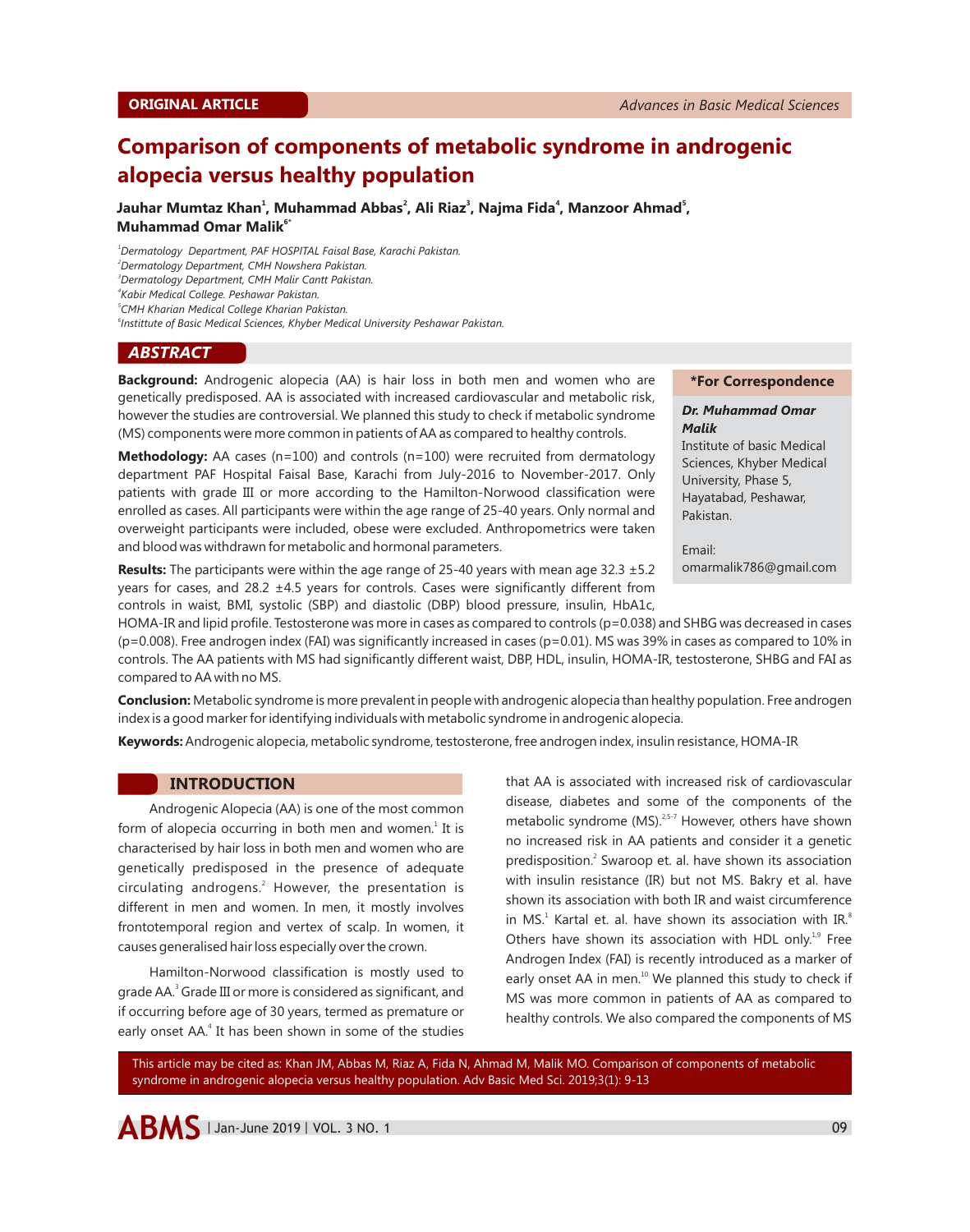and FAI in patients of AA, with and without components of MS.

# **METHODOLOGY**

The study was approved by the Ethics Review Committee of PAF Hospital Faisal Base, Karachi. We recruited 100 patients of non-scarring alopecia (cases) coming to the Outpatient Dermatology Department of PAF Hospital Faisal base, Karachi from July 2016 to November 2017. Only patients with grade III or more in the Hamilton-Norwood classification ("deep frontotemporal recessions, usually symmetrical, and are either bare or very sparsely covered by thin hair") were enrolled as cases.<sup>3</sup> Advertisement was done in local newspapers, local area and also in the hospital. The controls (n=100) were mostly the relatives of alopecia patients and people coming to the dermatology department for some other problem like acne, warts etc. Only normal and overweight (BMI <30) patients were included while obese individuals (BMI  $\geq$  30) were excluded. All participants were within the age range of 25- 40 years. Patients having diabetes, hypertension and dyslipidaemia were included in the study.

All the participants were explained about the study and how the data will be used. Written informed consent was obtained from all the participants. Participants were told that they can quit the study at any stage. Some of the participants (both cases and controls) with additional disease like autoimmune disease, hepatitis and cancer without chemotherapy were excluded. Participants (both cases and controls) on any type of hormonal treatment or endocrine disorder; thyroid, pituitary, androgens, antiandrogens, glucocorticoids were excluded. Individuals taking weight loss medication during the past 6 months were excluded.

Selected history was obtained from the participants with emphasis on family history of alopecia, diabetes and hypertension. All the participants were checked for their height, weight, waist circumference, systolic and diastolic blood pressure. 5ml of blood was withdrawn in fasting state (10-12 hours fast from dinner time) for evaluation of lipid profile, glucose, insulin, testosterone and sex hormone binding globulin (SHBG). Fasting lipid profile included total cholesterol (Chol), high density lipoprotein (HDL), low density lipoprotein (LDL) and triglycerides (TG).

Omron M6, Japan was used for measuring BP. A total of three readings of blood pressure were taken after five minutes' rest. Three readings were taken at an interval of 3-5 minutes (average used in analysis). Height was measured by clinical stadiometer by bringing the wooden board in contact with head. Weight was measured without footwear and in light clothes. Weight was calculated on a digital weight balance by OSAKA, Japan. BMI was calculated as weight in kilograms divided by height in meters squared. Waist circumference was measured at the midpoint between top of iliac crest and lower palpable rib, at the level of umbilicus, by using a stretch resistant tape.

Metabolic syndrome was diagnosed according to the criteria of International Diabetes Federation: waist circumference > 90 in men and > 80 in women; TG > 150 mg/dl; HDL < 40mg/dl in men, and < 50mg/dl in women; SBP > 130 mmHg; DBP > 85 mmHg, Fasting blood sugar >  $100$  mg/dl. $5$ 

Free Androgen index (FAI) was calculated by the formula:

 $FAI = Testosterone (nmolL) \times 100 / SHBG (nmol/L).$ <sup>10</sup>

Serum insulin was measured by using ELISA kit (Roche Diagnostics, Indianapolis, IN, USA). Testosterone was measured using a radioimmunoassay (RIA; Diagnostic Products Corporation, Los Angeles, CA, USA).<sup>11</sup> SHBG was measured by ELISA kit (Roche Diagnostics)<sup>11</sup> and lipid profile by Microlab 300 (ELITech Group, France). HOMA-IR was calculated according to the formula: fasting insulin (microU/L) x fasting glucose (nmol/L) / 22.5. $^{12}$ 

Statistical analysis was performed using SPSS Version 22. All data were checked for normality using Kolmogorov-Smirinov and Shapiro-Wilk tests and histograms, and were normally distributed. Data are presented as mean ± SD. Cases and control were compared by independent sample t-test. Family history of alopecia and diabetes, and MS were compared by Chi-square test. AA patients with and without MS were compared by independent sample t-test.

# **RESULTS**

The participants were within the age range of 25-40 years with mean age of cases  $32.3 \pm 5.2$  years, and that of controls  $28.2 \pm 4.5$  years. Controls were a little younger than cases. Cases were significantly different from controls in height, weight, waist, BMI, SBP, DBP, insulin, HbA1c, HOMA-IR and lipid profile (Table 1). Testosterone was more in cases as compared to controls (28.21  $\pm$  8.28 versus 22.45  $\pm$  5.12, p=0.038) and SHBG was decreased in cases (Table 1). FAI was significantly increased in cases (p=0.01). MS was 39% in cases as compared to 10% in controls.

AA patients were split in groups with and without MS, and components of MS were compared (table 2). The AA patients with MS had higher BMI, WC, SBP, DBP, Glucose,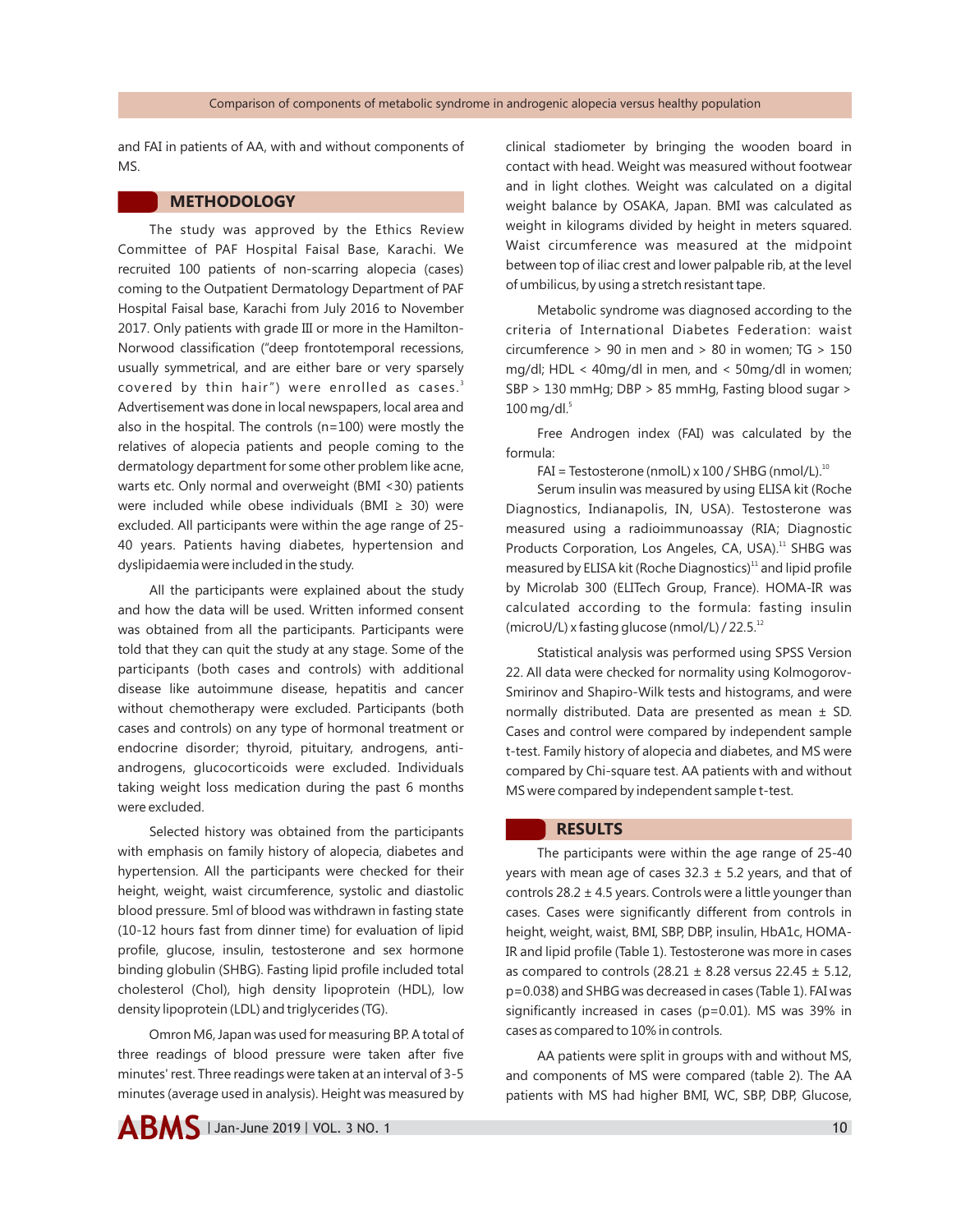#### Comparison of components of metabolic syndrome in androgenic alopecia versus healthy population

HDL, insulin, HOMA-IR, testosterone and FAI as compared

to AA with no MS (Table 2). However, they had lower SHBG (Table 2).

| <b>Variables</b>        | <b>Androgenetic Alopecia</b><br>$(n=100)$ | <b>Control</b><br>$(n=100)$ | p-Value |  |  |  |  |
|-------------------------|-------------------------------------------|-----------------------------|---------|--|--|--|--|
| Age (years)             | $32.3 \pm 5.2$                            | $28.2 \pm 4.5$              | 0.009   |  |  |  |  |
| Height (cm)             | $173.48 \pm 7.77$                         | $176.51 \pm 7.1$            | 0.01    |  |  |  |  |
| Weight (cm)             | $85.12 \pm 12.98$                         | $79.23 \pm 7.43$            | 0.02    |  |  |  |  |
| Waist (cm)              | $97.89 \pm 9.98$                          | $91.23 \pm 8.76$            | 0.002   |  |  |  |  |
| BMI                     | $27.91 \pm 4.3$                           | $25.25 \pm 3.39$            | 0.02    |  |  |  |  |
| SBP (mmHg)              | $134.91 \pm 15.12$                        | $126.2 \pm 10.1$            | 0.003   |  |  |  |  |
| DBP (mmHg)              | $84.42 \pm 6.9$                           | $80.13 \pm 5.1$             | 0.01    |  |  |  |  |
| FH alopecia (%)         | 50                                        | 10                          | 0.005   |  |  |  |  |
| FH Diabetes (%)         | 42                                        | 30                          | 0.06    |  |  |  |  |
| Fasting Glucose (mg/dl) | $102.66 \pm 22.24$                        | $90.25 \pm 14.53$           | 0.004   |  |  |  |  |
| Insulin $(\mu U/ml)$    | $18.23 \pm 7.60$                          | $8.61 \pm 4.87$             | 0.02    |  |  |  |  |
| HbA1c (%)               | $5.38 \pm 3.1$                            | $5.06 \pm 1.89$             | 0.03    |  |  |  |  |
| HOMA-IR (µU/mg)         | $2.28 \pm 1.61$                           | $1.49 \pm 0.89$             | 0.006   |  |  |  |  |
| Cholesterol (mg/dl)     | $211.23 \pm 40.23$                        | $170.93 \pm 30.45$          | 0.003   |  |  |  |  |
| LDL (mg/dl)             | $140.54 \pm 25.67$                        | $120.43 \pm 20.34$          | 0.006   |  |  |  |  |
| HDL (mg/dl)             | $44.23 \pm 15.12$                         | $53.34 \pm 17.14$           | 0.003   |  |  |  |  |
| TG (mg/dl)              | $165.55 \pm 35.21$                        | $132.78 \pm 20.22$          | 0.001   |  |  |  |  |
| Testosterone (nmol/L)   | $28.21 \pm 8.28$                          | $22.45 \pm 5.12$            | 0.038   |  |  |  |  |
| SHBG (nmol/L)           | $38.12 \pm 12.21$                         | $49.23 \pm 13.88$           | 0.008   |  |  |  |  |
| FAI                     | $71.01 \pm 35.45$                         | $45.60 \pm 25.21$           | 0.01    |  |  |  |  |
| MS (%)                  | 39                                        | 10                          | 0.01    |  |  |  |  |

## **Table 1 - Comparison of metabolic syndrome components and other variables in patients of androgenic alopecia versus healthy population**

Values as mean ± SD. p for the difference between AA and controls

FH= Family history. HOMA-IR= Homeostatic Model Assessment of Insulin Resistance,

SHBG= sex hormone binding globulin, FAI= free androgen index, MS= metabolic syndrome.

| Table 2 - Comparison of metabolic syndrome components and other variables in |  |  |
|------------------------------------------------------------------------------|--|--|
| Androgenic Alopecia patients with and without metabolic syndrome             |  |  |

| <b>Variables</b>      | AA with MS $(n=39)$ | AA without MS $(n=61)$ | p-Value |
|-----------------------|---------------------|------------------------|---------|
| Waist (cm)            | $99.21 \pm 7.32$    | $96.11 \pm 6.76$       | 0.02    |
| BMI                   | $28.21 \pm 3.1$     | $27.12 \pm 3.3$        | 0.06    |
| SBP (mmHg)            | $136.65 \pm 12.45$  | $133.21 \pm 13.34$     | 0.06    |
| DBP (mmHg)            | $86.01 \pm 4.03$    | $83.92 \pm 5.20$       | 0.05    |
| Glucose (mg/dl)       | $103.98 \pm 20.12$  | $99.01 \pm 20.56$      | 0.06    |
| $HDL$ (mg/dl)         | $46.87 \pm 12.45$   | $42.22 \pm 12.33$      | 0.05    |
| Insulin $(\mu U/ml)$  | $20.45 \pm 5.15$    | $16.43 \pm 4.98$       | 0.04    |
| $HOMA-IR(\mu U/mq)$   | $2.89 \pm 1.12$     | $2.11 \pm 1.23$        | 0.03    |
| Testosterone (nmol/L) | $32.31 \pm 4.30$    | $26.35 \pm 6.02$       | 0.04    |
| <b>SHBG</b>           | $34.34 \pm 9.23$    | $40.84 \pm 10.01$      | 0.02    |
| FAI                   | 77.83 ± 28.25       | $67.45 \pm 28.2$       | 0.05    |

Values as mean ±SD. p for the difference between AA and controls

HOMA-IR= Homeostatic Model Assessment of Insulin Resistance, SHBG= sex hormone binding globulin, FAI= free androgen index.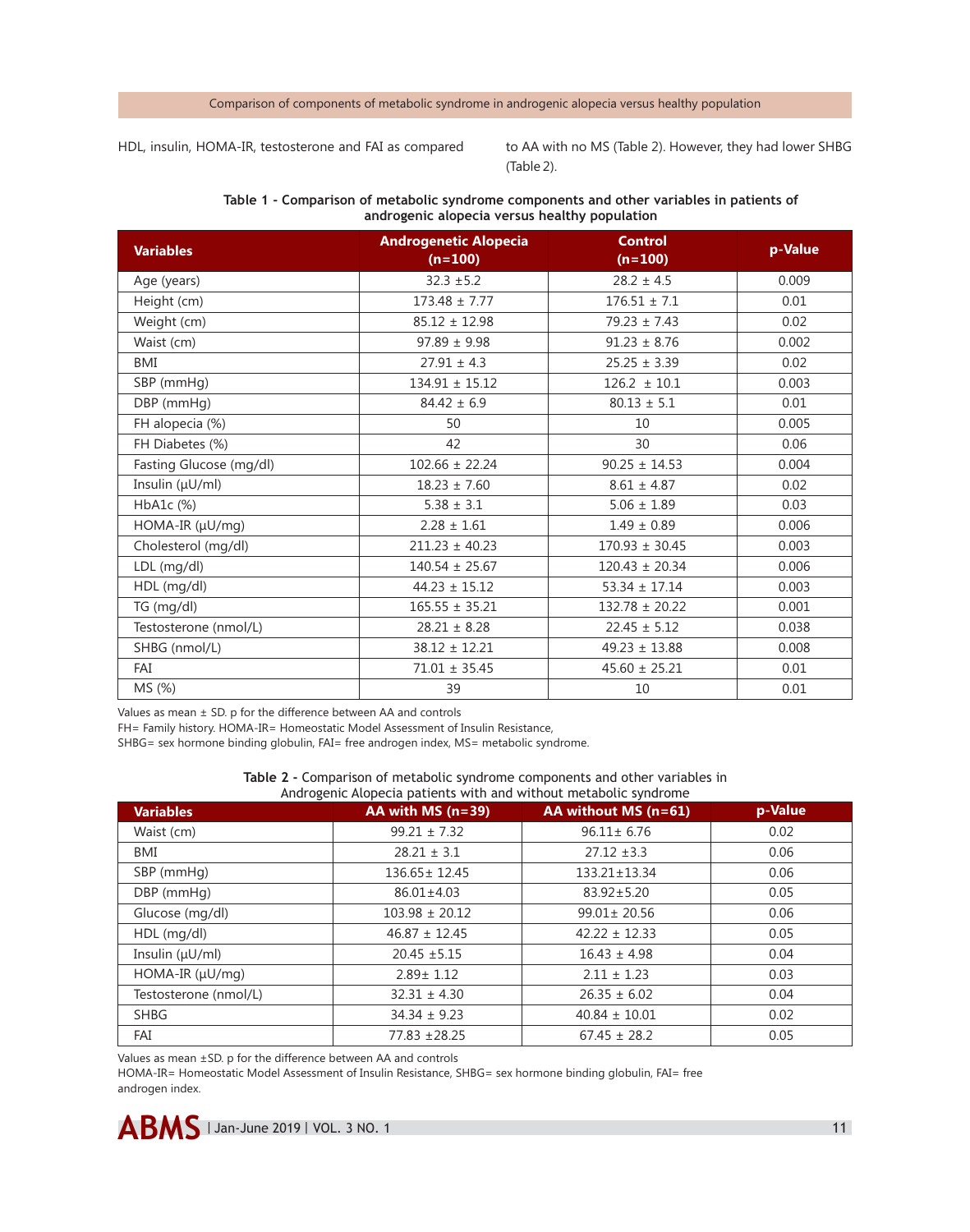## **DISCUSSION**

Several previous studies have worked on the association of cardiovascular risk and components of metabolic syndrome association with Androgenic Alopecia (AA), however there has been controversy. This study was planned to check if MS and its components were more common and associated with AA.

In the present study MS was more prevalent in the AA patients as compared to healthy controls. All the components of MS were significantly deranged in cases as compared to controls. However, not all of the AA patients had deranged parameters. Moreover, within the AA patients there was a significant difference for some of the components of MS (waist circumference, HDL, insulin, HOMA-IR, testosterone and SHBG. Moreover, FAI was also significantly raised in patients having MS. This proposes that FAI can be used as a marker for metabolic risk within the patients of AA<sup>10</sup>. It identifies those patients who have increased metabolic derangement<sup>10,13</sup>. However, our study also shows that not all patients with AA have metabolic derangement despite positive family history.

Waist circumference has previously been associated with AA as a metabolic component<sup>1</sup>. Similarly HDL has also been shown to be independently associated with  $AA<sup>1,9</sup>$ . Acibucu et. al. have shown insulin and insulin resistance (IR) to be present along with MS components in AA patients . In addition Kartal et. al have shown IR to be related with AA independent of hyperandrogenemia<sup>8</sup>. Our study is similar to these studies as we have shown most of the components of MS to be present in a group of AA patients. However some of the AA patients did not have MS but their metabolic parameters were slightly different as compared to healthy population.

On comparing all the three groups and considering AA with MS, AA without MS and healthy controls, we noticed the MS related variables (BMI, waist, glucose, HDL, insulin and HOMA-IR) to be ideal in the control group. AA without MS group has better values as compared to AA with MS but less optimal than the control group. Moreover, testosterone, SHBG and FAI were also ideal in the control group, and AA with MS had the maximum derangement. This shows the role of insulin and IR in the development of AA , as hyperinsulinemia is involved in local androgen production and hair follicles miniaturization $<sup>1</sup>$ .</sup>

Our study was limited due to less sample size. Within the AA group the patients with MS were only 39. The subgroup analysis decreased the power, and so some of the components of MS were not significantly different between the groups. We also did not check the histopathological association of hair follicles with components of MS in AA. This may have given an additional strength. We also did not check the other sex hormones apart from testosterone which could have given an additional angle for association.

## **CONCLUSION**

Metabolic syndrome is more prevalent in people with androgenic alopecia than healthy population. Free androgen index is a good marker for identifying individuals with metabolic syndrome in androgenic alopecia.

# **REFERENCES**

- 1. Bakry OA, Shoeib MAM, El Shafiee MK, Hassan A. Androgenetic alopecia, metabolic syndrome, and insulin resistance: Is there any association? A case–control study. Indian Dermatol Online J. 2014;5(3):276.
- 2. Swaroop MR, Kumar BM, Sathyanarayana BD, Yogesh D, Raghavendra JC, Kumari P. The Association of Metabolic Syndrome and Insulin Resistance in Early-Onset Androgenetic Alopecia in Males: A Case-Control Study. Indian J Dermatol. 2019;64(1):23-7.
- 3. Norwood OT. Male pattern baldness: classification and incidence. South Med J. 1975;68(11):1359-65.
- 4. González-González JG, Mancillas-Adame LG, Fernández-Reyes M, Gómez-Flores M, Lavalle-González FJ, Ocampo-Candiani J, et al. Androgenetic alopecia and insulin resistance in young men. Clin Endocrinol (Oxf). 2009;71(4):494-9.
- 5. Alberti KGMM, Zimmet P, Shaw J. Metabolic syndrome—a new world-wide definition. A consensus statement from the international diabetes federation. Diabet Med. 2006;23(5):469-80.
- 6. Gopinath H, Upadya GM. Metabolic syndrome in androgenic alopecia. Indian J Dermatol Venereol Leprol. 2016;82(4):404-8.
- 7. Lie C, Liew CF, Oon HH. Alopecia and the metabolic syndrome. Clin Dermatol. 2018;36(1):54-61.
- 8. Kartal D, Borlu M, Çınar SL, Ferahbaş A, Ulaş Y, Ünlühızarcı K, et al. The association of androgenetic alopecia and insulin resistance is independent of hyperandrogenemia: A case-control study. Australas J Dermatol. 2016;57(3):e88-e92.
- 9. Su LH, Chen TH. Association of androgenetic alopecia